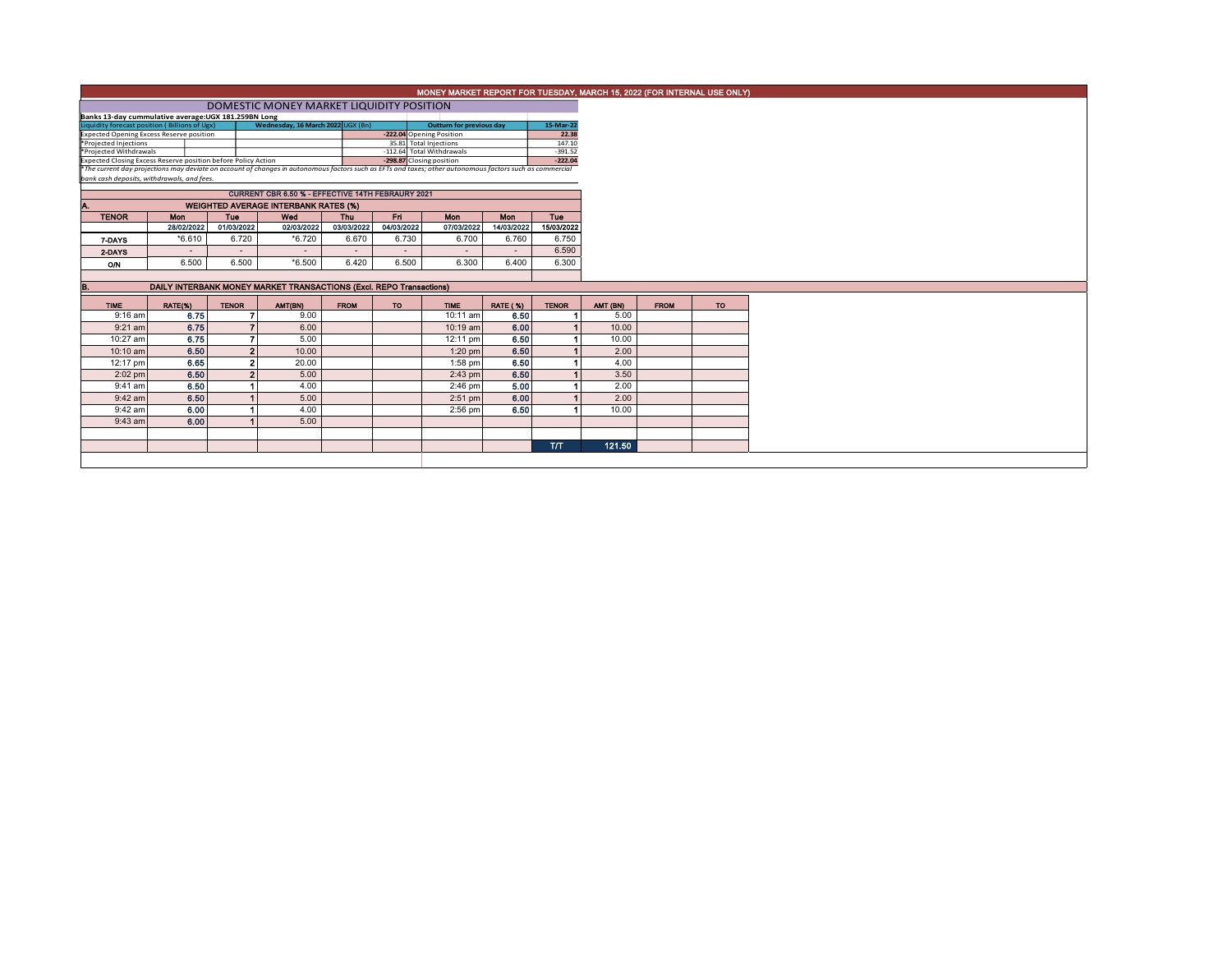| $C_{.9.500}$      |            |             |             | CBR AND THE 7- DAY WAR INTERBANK RATES |             |             |                                                                                                     |                                                                  |             |             |             |             |              |            |            |            |
|-------------------|------------|-------------|-------------|----------------------------------------|-------------|-------------|-----------------------------------------------------------------------------------------------------|------------------------------------------------------------------|-------------|-------------|-------------|-------------|--------------|------------|------------|------------|
|                   |            |             |             |                                        |             |             |                                                                                                     |                                                                  |             |             |             |             |              |            |            |            |
| 9.000             |            |             |             |                                        |             |             |                                                                                                     |                                                                  |             |             |             |             |              |            |            |            |
| 8.500             |            |             |             |                                        |             |             |                                                                                                     |                                                                  |             |             |             |             |              |            |            |            |
| 8.000             |            |             |             |                                        |             |             |                                                                                                     |                                                                  |             |             |             |             |              |            |            |            |
| 7.500             |            |             |             |                                        |             |             |                                                                                                     |                                                                  |             |             |             |             |              |            |            |            |
| 7.000             |            |             |             |                                        |             |             |                                                                                                     |                                                                  |             |             |             |             |              |            |            |            |
| 6.500             |            |             |             |                                        |             |             |                                                                                                     |                                                                  |             |             |             |             |              |            |            |            |
| 6.000             |            |             |             |                                        |             |             |                                                                                                     |                                                                  |             |             |             |             |              |            |            |            |
|                   |            |             |             |                                        |             |             |                                                                                                     |                                                                  |             |             |             |             |              |            |            |            |
|                   |            |             |             |                                        |             |             |                                                                                                     |                                                                  |             |             |             |             |              |            |            |            |
| 5.500             |            |             |             |                                        |             |             |                                                                                                     |                                                                  |             |             |             |             |              |            |            |            |
| 5.000             |            |             |             |                                        |             |             |                                                                                                     |                                                                  |             |             |             |             |              |            |            |            |
| 4.500             |            |             |             |                                        |             |             |                                                                                                     |                                                                  |             |             |             |             |              |            |            |            |
| 4.000             |            |             |             |                                        |             |             |                                                                                                     |                                                                  |             |             |             |             |              |            |            |            |
|                   | 21/02/2022 | 22/02/2022  | 23/02/2022  | 24/02/2022                             | 25/02/2022  | 28/02/2022  | 01/03/2022                                                                                          | 02/03/2022                                                       | 03/03/2022  | 04/03/2022  | 07/03/2022  | 09/03/2022  | 10/03/2022   | 11/03/2022 | 14/03/2022 | 15/03/2022 |
|                   |            |             |             |                                        |             |             |                                                                                                     |                                                                  |             |             |             |             |              |            |            |            |
|                   |            |             |             |                                        |             |             |                                                                                                     |                                                                  |             |             |             |             |              |            |            |            |
|                   |            |             |             |                                        |             |             |                                                                                                     | • Overnight WAR = 7-day WAR CBR rate - Upper bound - Lower bound |             |             |             |             |              |            |            |            |
|                   |            |             |             |                                        |             |             |                                                                                                     |                                                                  |             |             |             |             |              |            |            |            |
| D.<br><b>DATE</b> |            | <b>THUR</b> | <b>THUR</b> | <b>THUR</b>                            | <b>THUR</b> | <b>THUR</b> | MONETARY POLICY OPERATIONS MATURITIES PROFILE: (17-MARCH- 2022 TO 10-NOVEMBER- 2022)<br><b>THUR</b> | <b>THUR</b><br><b>THUR</b>                                       | <b>THUR</b> | <b>THUR</b> | <b>THUR</b> | <b>THUR</b> | <b>TOTAL</b> |            |            |            |

|                                                                                                | 17-Mar-22 | 24-Mar-22                | 31-Mar-22 | 07-Apr-22 | 14-Apr-22       | 28-Apr-22 | 05-May-22 | 12-May-22 | 02-Jun-22 | 04-Aug-22                | 18-Aug-22 | 10-Nov-22 |          |
|------------------------------------------------------------------------------------------------|-----------|--------------------------|-----------|-----------|-----------------|-----------|-----------|-----------|-----------|--------------------------|-----------|-----------|----------|
| <b>REPO</b>                                                                                    | 825.19    | $\overline{\phantom{0}}$ |           |           | -               | . .       | -         |           | . .       | $\overline{\phantom{0}}$ |           |           | 825.19   |
| <b>REV REPO</b>                                                                                | . .       | <b>Contract</b>          |           |           | <b>Contract</b> | -         | -         |           |           |                          |           |           | $\sim$   |
| <b>BOU BILL/DEPO A</b>                                                                         | 27.00     |                          | 205.09    | 51.20     | 240.07          | 52.02     | 537.46    | 10.09     | 10.00     | 33.00                    | 26.60     | 15.00     | 1.207.52 |
| <b>TOTALS</b>                                                                                  | 852.19    | <b>Section</b>           | 205.09    | 51.20     | 240.07          | 52.02     | 537.46    | 10.09     | 10.00     | 33.00                    | 26.60     | 15.00     | 2.032.71 |
| Total O/S Deposit Auction & BOU Bill balances held by BOU up to 10 November 2022: UGX 1,208 BN |           |                          |           |           |                 |           |           |           |           |                          |           |           |          |
| Total O/S Repo, Reverse Repo, BOU Bill balances held by BOU: UGX 2,033 BN                      |           |                          |           |           |                 |           |           |           |           |                          |           |           |          |

| (EI) STOCK OF TREASURY SECURITIES                                                     |                    |                    |                  |  | <b>ED</b><br><b>MONETARY POLICY MARKET OPERATIONS</b> |                                        |               |            |              |                |  |  |  |
|---------------------------------------------------------------------------------------|--------------------|--------------------|------------------|--|-------------------------------------------------------|----------------------------------------|---------------|------------|--------------|----------------|--|--|--|
| LAST TBIILS ISSUE DATE: 03-MARCH-2022                                                 |                    |                    |                  |  |                                                       | (VERTICAL REPOS, REV-REPOS & BOU BILL) |               |            |              |                |  |  |  |
| On-the-run O/S T-BILL STOCKs (Bns-UGX)<br>6.014.64<br>16/03/2022                      |                    |                    |                  |  | <b>OMO</b>                                            | <b>ISSUE DATE</b>                      | <b>AMOUNT</b> | <b>WAR</b> | <b>RANGE</b> | <b>TENOR</b>   |  |  |  |
| 23.010.08<br>On-the-run O/S T-BONDSTOCKs(Bns-UGX)                                     |                    |                    |                  |  | 16/03/2022 REPO                                       | $11$ -Feb                              | 133.00        | 6.500      |              |                |  |  |  |
| 29,024.72<br>TOTAL TBILL & TBOND STOCK- UGX                                           |                    |                    |                  |  | <b>REPO</b>                                           | 15-Feb                                 | 303.00        | 6.500      |              |                |  |  |  |
| Q/S=Outstanding                                                                       |                    |                    |                  |  | <b>BOU BILL</b>                                       | $17-Feb$                               | 2.98          | 6.906      |              | 28             |  |  |  |
| <b>MATURITY</b>                                                                       | <b>TOTAL STOCK</b> | YTM (%)            | <b>CHANGE IN</b> |  | <b>BOU BILL</b>                                       | 17-Feb                                 | 207.78        | 7.176      |              | 56             |  |  |  |
|                                                                                       | (BN UGX)           | <b>AT CUT OFF*</b> | YTM (+/-)        |  | <b>BOU BILL</b>                                       | 17-Feb                                 | 9.92          | 7.353      |              | 84             |  |  |  |
| 91                                                                                    | 106.84             | 6.501              | 0.000            |  | <b>REPO</b>                                           | 17-Feb                                 | 404.00        | 6.500      |              |                |  |  |  |
| 182                                                                                   | 421.76             | 8.400              | 0.000            |  | <b>REPO</b>                                           | 28-Feb                                 | 431.50        | 6.500      |              |                |  |  |  |
| 364                                                                                   | 5.486.03           | 9.700              | 0.000            |  | <b>REPO</b>                                           | 01-Mar                                 | 258.50        | 6.500      |              |                |  |  |  |
| 2YR                                                                                   | 595.21             | 11.000             | 1.000            |  | <b>BOU BILL</b>                                       | 03-Mar                                 | 169.09        | 6.998      |              | 28             |  |  |  |
| 3YR                                                                                   | $\sim$             | 12.090             | $-1.010$         |  | <b>BOU BILL</b>                                       | 03-Mar                                 | 2.00          | 7.169      |              | 56             |  |  |  |
| 5YR.                                                                                  | 1.119.91           | 14,390             | 1.390            |  | <b>BOU BILL</b>                                       | 03-Mar                                 | 14.11         | 9.099      |              | 252            |  |  |  |
| 10YR                                                                                  | 10.364.47          | 14.000             | 0.261            |  | <b>REPO</b>                                           | 03-Mar                                 | 394.00        | 6.500      |              |                |  |  |  |
| 15YR                                                                                  | 9,035.22           | 14.390             | $-1.510$         |  | <b>REPO</b>                                           | 04-Mar                                 | 76.00         | 6.500      |              |                |  |  |  |
| 20YR                                                                                  | 1.895.27           | 15,900             | 0.400            |  | <b>REPO</b>                                           | 07-Mar                                 | 264.00        | 6.500      |              |                |  |  |  |
| Cut OFF is the lowest price/ highest yield that satisfies the auction awarded amount. |                    |                    |                  |  | <b>BOU BILL</b>                                       | 10-Mar                                 | 21.09         | 6.906      |              | 28             |  |  |  |
|                                                                                       |                    |                    |                  |  | <b>BOU BILL</b>                                       | 10-Mar                                 | 326.83        | 7.149      |              | 56             |  |  |  |
|                                                                                       |                    |                    |                  |  | <b>BOU BILL</b>                                       | 10-Mar                                 | 9.83          | 7.357      |              | 84             |  |  |  |
|                                                                                       |                    |                    |                  |  | <b>REPO</b>                                           | 10-Mar                                 | 287.50        | 6.500      |              |                |  |  |  |
|                                                                                       |                    |                    |                  |  | <b>REPO</b>                                           | 11-Mar                                 | 180.00        | 6.500      |              |                |  |  |  |
|                                                                                       |                    |                    |                  |  | <b>REPO</b>                                           | 14-Mar                                 | 87.00         | 6.500      |              |                |  |  |  |
|                                                                                       |                    |                    |                  |  | <b>REPO</b>                                           | $15$ -Mar $-$                          | 270.00        | 6.500      |              | $\overline{2}$ |  |  |  |

WAR-Weighted Average Rate